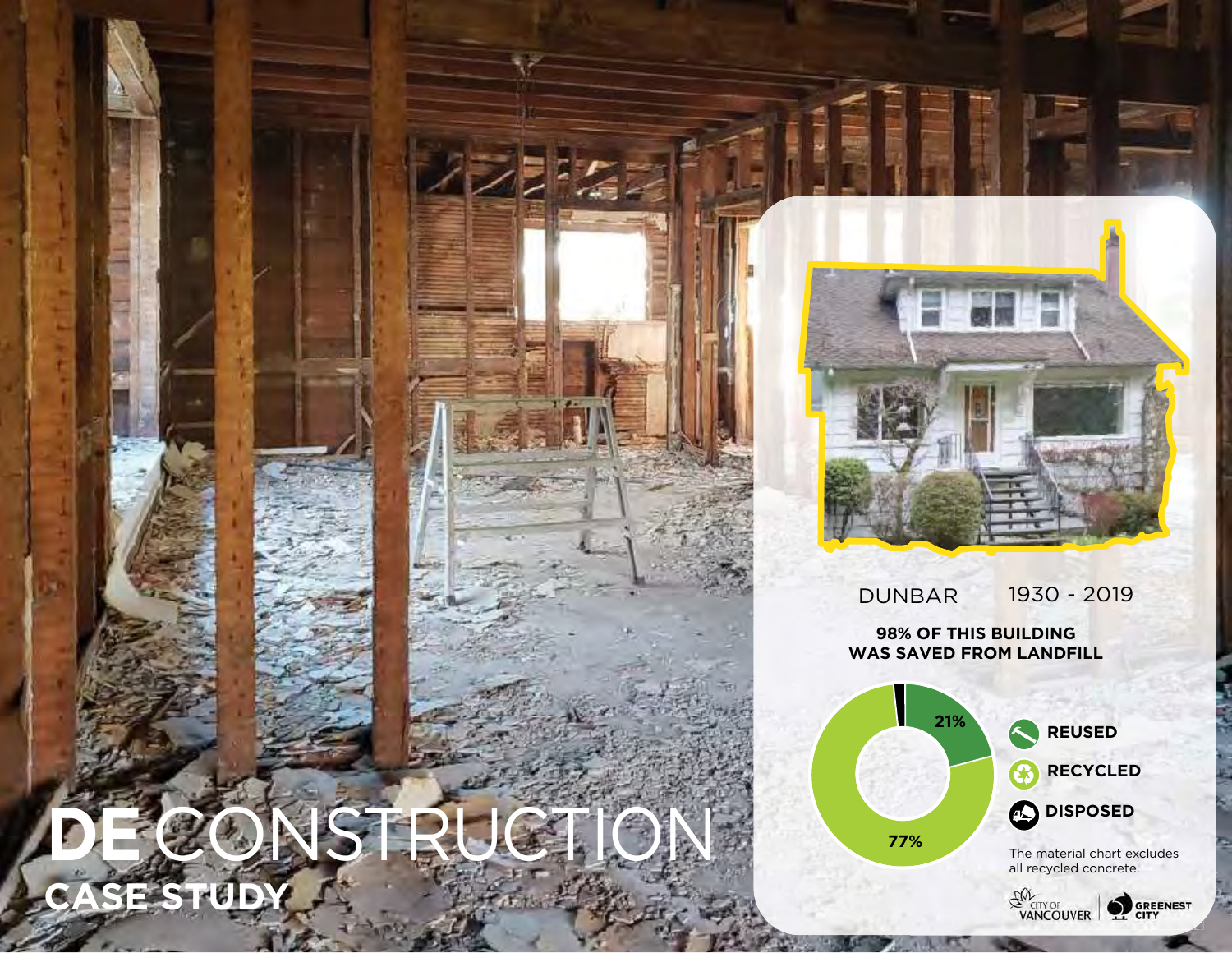

#### REUSE OF LUMBER







25% of the lumber in this house was salvageable.

Lumber was sold to Western Reclaimed and Heritage Lumber.

Shiplap was sold to Woodshop Coop and was used as cladding in Parlour restaurant in Toronto, a refurbished 1894 piano factory.